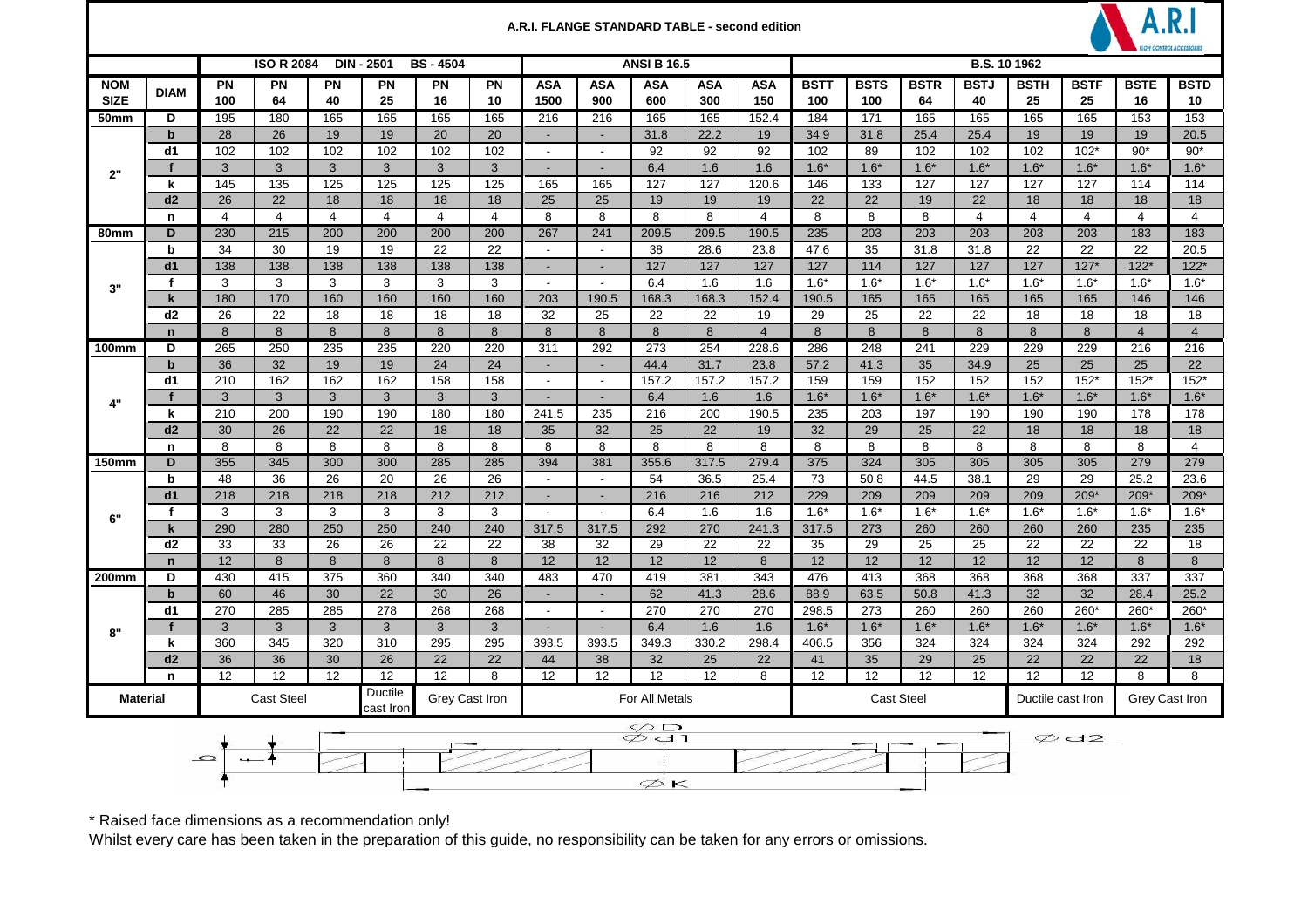## A.R.I. FLANGE STANDARD TABLE - second edition



|                           |             | <b>ISO R 2084</b><br><b>DIN - 2501</b><br><b>BS-4504</b><br><b>ANSI B 16.5</b> |                                                      |                 |                |                |                |                             |                          |                   |                   | B.S. 10 1962      |                          |                          |                   |                   |                                     |                   |                   |                   |
|---------------------------|-------------|--------------------------------------------------------------------------------|------------------------------------------------------|-----------------|----------------|----------------|----------------|-----------------------------|--------------------------|-------------------|-------------------|-------------------|--------------------------|--------------------------|-------------------|-------------------|-------------------------------------|-------------------|-------------------|-------------------|
| <b>NOM</b><br><b>SIZE</b> | <b>DIAM</b> | PN<br>100                                                                      | <b>PN</b><br>64                                      | <b>PN</b><br>40 | PN<br>25       | PN<br>16       | PN<br>10       | <b>ASA</b><br>1500          | ASA<br>900               | <b>ASA</b><br>600 | <b>ASA</b><br>300 | <b>ASA</b><br>150 | <b>BSTT</b><br>100       | <b>BSTS</b><br>100       | <b>BSTR</b><br>64 | <b>BSTJ</b><br>40 | <b>BSTH</b><br>25                   | <b>BSTF</b><br>25 | <b>BSTE</b><br>16 | <b>BSTD</b><br>10 |
| 250mm                     | D           | 505                                                                            | 470                                                  | 450             | 425            | 405            | 394            | 584                         | 546                      | 508               | 444.5             | 406.4             | 559                      | 483                      | 432               | 432               | 432                                 | 432               | 406               | 406               |
|                           | $\mathbf b$ | 72                                                                             | 54                                                   | 34.5            | 24.5           | 32             | 28             |                             | $\blacksquare$           | 69.9              | 47.6              | 30.2              | 108                      | 73                       | 57.2              | 47.6              | 35                                  | 35                | 28.4              | 28.4              |
|                           | d1          | 345                                                                            | 345                                                  | 345             | 335            | 320            | 320            | $\sim$                      | $\sim$                   | 324               | 323.8             | 323.8             | 330                      | 330                      | 311               | 311               | 311                                 | $311*$            | $311*$            | $311*$            |
| 10"                       | $\mathbf f$ | $\mathbf{3}$                                                                   | 3 <sup>1</sup>                                       | 3               | $\mathbf{3}$   | $\mathbf{3}$   | 3              |                             | $\sim$                   | 6.4               | 1.6               | 1.6               | $1.6*$                   | $1.6*$                   | $1.6*$            | $1.6*$            | $1.6*$                              | $1.6*$            | $1.6*$            | $1.6*$            |
|                           | k           | 430                                                                            | 400                                                  | 385             | 370            | 355            | 350            | 482.5                       | 470                      | 431.8             | 387.3             | 362               | 489                      | 425                      | 387               | 381               | 381                                 | 381               | 356               | 356               |
|                           | d2          | 39                                                                             | 36                                                   | 33              | 30             | 26             | 22             | 51                          | 38                       | 35                | 29                | 25                | 41                       | 35                       | 29                | 29                | 25                                  | 25                | 22                | 22                |
|                           | n           | 12                                                                             | 12                                                   | 12              | 12             | 12             | 12             | 12                          | 16                       | 16                | 16                | 12                | 16                       | 16                       | 16                | 12                | 12                                  | 12                | 12                | 8                 |
| 300mm                     | D           | 585                                                                            | 530                                                  | 515             | 485            | 460            | 445            | 673                         | 610                      | 558.3             | 520.7             | 482.6             | 654                      | 578                      | 508               | 489               | 489                                 | 489               | 458               | 458               |
|                           | b           | 84                                                                             | 62                                                   | 39.5            | 27.5           | 32             | 28             |                             | $\sim$                   | 73.1              | 50.3              | 31.7              | 120.7                    | 82.6                     | 63.5              | 50.8              | 38                                  | 38                | 31.6              | 28.4              |
|                           | d1          | 410                                                                            | 410                                                  | 410             | 395            | 378            | 370            | $\overline{\phantom{a}}$    | $\overline{\phantom{a}}$ | 381               | 381               | 381               | 413                      | 381                      | 362               | 362               | 362                                 | $362*$            | $362*$            | $362*$            |
| 12"                       | f           | $\overline{4}$                                                                 | 4                                                    | $\overline{4}$  | $\overline{4}$ | $\overline{4}$ | $\overline{4}$ | $\overline{\phantom{a}}$    | $\sim$                   | 6.4               | 1.6               | 1.6               | $1.6*$                   | $1.6*$                   | $1.6*$            | $1.6*$            | $1.6*$                              | $1.6*$            | $1.6*$            | $1.6*$            |
|                           | $\mathbf k$ | 500                                                                            | 460                                                  | 450             | 430            | 410            | 400            | 571.5                       | 533.5                    | 489               | 450.8             | 431.8             | 571.5                    | 508                      | 457               | 438               | 438                                 | 438               | 406               | 406               |
|                           | d2          | 42                                                                             | $36*$                                                | 33              | 30             | 26             | 22             | 54                          | 38                       | 35                | 32                | 25                | 48                       | 42                       | 32                | 29                | 25                                  | 25                | 25                | 22                |
|                           | $\mathbf n$ | 16                                                                             | 16                                                   | 16              | 16             | 12             | 12             | 16                          | 20                       | 20                | 16                | 12                | 16                       | 16                       | 16                | 16                | 16                                  | 16                | 12                | 12                |
| 350mm                     | D           | 655                                                                            | 600                                                  | 580             | 555            | 520            | 505            | 749                         | 641                      | 603.2             | 584.2             | 533.4             | $\overline{\phantom{a}}$ | 648                      | 584               | 552               | 552                                 | 552               | 527               | 527               |
|                           | $\mathbf b$ | 95                                                                             | 72                                                   | 44              | 30             | 36             | 30             | $\mathbf{r}$                | $\omega$                 | 76.4              | 54                | 35                | $\omega$                 | 95.3                     | 69.9              | 57                | 41                                  | 41                | 34.8              | 31.6              |
|                           | d1          | 465                                                                            | 465                                                  | 465             | 450            | 438            | 430            | $\blacksquare$              | $\blacksquare$           | 412.7             | 412.7             | 412.7             | $\sim$                   | 438                      | 419               | 419               | 419                                 | 419*              | $419*$            | $419*$            |
| 14"                       | f           | $\overline{4}$                                                                 | $\overline{4}$                                       | $\overline{4}$  | $\overline{4}$ | $\overline{4}$ | $\overline{4}$ | $\mathcal{L}_{\mathcal{A}}$ | $\blacksquare$           | 6.4               | 1.6               | 1.6               | $\blacksquare$           | $1.6*$                   | $1.6*$            | $1.6*$            | $1.6*$                              | $1.6*$            | $1.6*$            | $1.6*$            |
|                           | k           | 560                                                                            | 525                                                  | 510             | 490            | 470            | 460            | 635                         | 559                      | 527               | 514.3             | 476.2             | $\sim$                   | 578                      | 527               | 495               | 495                                 | 495               | 470               | 470               |
|                           | d2          | 48                                                                             | 39                                                   | 36              | 33             | 26             | 22             | 60                          | 41                       | 38                | 32                | 29                | $\sim$                   | 42                       | 35                | 32                | 29                                  | 29                | 25                | 25                |
|                           | $\mathbf n$ | 16                                                                             | 16                                                   | 16              | 16             | 16             | 16             | 16                          | 20                       | 20                | 20                | 12                | $\sim$                   | 20                       | 16                | 16                | 16                                  | 16                | 12                | 12                |
| 400mm                     | D           | 715                                                                            | 670                                                  | 660             | 620            | 580            | 565            | 826                         | 705                      | 686               | 647.7             | 597               |                          | 743                      | 641               | 610               | 610                                 | 610               | 578               | 578               |
|                           | $\mathbf b$ | 106                                                                            | 78                                                   | 48              | 32             | 38             | 30             | $\overline{\phantom{a}}$    | $\blacksquare$           | 82.6              | 57                | 36.5              | $\blacksquare$           | 108                      | 76.2              | 63.5              | 45                                  | 45                | 34.8              | 31.6              |
|                           | d1          | 535                                                                            | 535                                                  | 535             | 505            | 490            | 482            |                             | $\overline{a}$           | 470               | 470               | 470               |                          | 495                      | 483               | 483               | 483                                 | 483*              | 483*              | 483*              |
| 16"                       | f           | $\overline{4}$                                                                 | 4                                                    | $\overline{4}$  | 4              | $\overline{4}$ | 4              | $\overline{\phantom{a}}$    | $\sim$                   | 6.4               | 1.6               | 1.6               | $\sim$                   | $1.6*$                   | $1.6*$            | $1.6*$            | $1.6*$                              | $1.6*$            | $1.6*$            | $1.6*$            |
|                           | $\mathbf k$ | 620                                                                            | 585                                                  | 585             | 550            | 525            | 515            | 705                         | 616                      | 603               | 571.5             | 539.7             |                          | 660                      | 584               | 552               | 552                                 | 552               | 521               | 521               |
|                           | d2          | 48                                                                             | $42*$                                                | 39              | 36             | 30             | 26             | 67                          | 44                       | 41                | 35                | 29                | $\blacksquare$           | 48                       | 35                | 32                | 29                                  | 29                | 25                | 25                |
|                           | $\mathbf n$ | 16                                                                             | 16                                                   | 16              | 16             | 16             | 16             | 16                          | 20                       | 20                | 20                | 16                | $\overline{\phantom{a}}$ | 20                       | 20                | 20                | 20                                  | 20                | 12                | 12                |
| 450mm                     | D           | $\overline{\phantom{a}}$                                                       | $\overline{\phantom{a}}$                             | 685             | 670            | 640            | 615            | 914                         | 787                      | 743               | 711.2             | 635               | $\overline{\phantom{a}}$ | $\overline{\phantom{a}}$ | 737               | 673               | 673                                 | 673               | 641               | 641               |
|                           | $\mathbf b$ |                                                                                |                                                      | 49              | 34.5           | 40             | 32             |                             | $\sim$                   | 88.9              | 60.3              | 39.7              | $\sim$                   |                          | 82.6              | 69.9              | 48                                  | 48                | 38                | 34.8              |
|                           | d1          | $\blacksquare$                                                                 | $\sim$                                               | 560             | 555            | 550            | 532            | $\sim$                      | $\sim$                   | 533.4             | 533.4             | 533.4             | $\blacksquare$           | $\sim$                   | 571               | 533               | 533                                 | 533*              | 553*              | 553*              |
| 18"                       |             |                                                                                | $\sim$                                               | $\overline{4}$  | $\overline{4}$ | $\overline{4}$ | $\overline{4}$ | $\sim$                      | $\sim$                   | 6.4               | 1.6               | 1.6               |                          | $\blacksquare$           | $1.6*$            | $1.6*$            | $1.6*$                              | $1.6*$            | $1.6*$            | $1.6*$            |
|                           | k           |                                                                                | $\blacksquare$                                       | 610             | 600            | 585            | 565            | 774.5                       | 686                      | 654               | 628.6             | 577.8             | $\overline{\phantom{a}}$ | $\overline{\phantom{a}}$ | 673               | 610               | 610                                 | 610               | 584               | 584               |
|                           | d2          | $\sim$                                                                         | $\sim$                                               | 39              | 36             | 30             | 26             | 73                          | 51                       | 44                | 35                | 32                | $\blacksquare$           | $\blacksquare$           | 38                | 35                | 32                                  | 32                | 25                | 25                |
|                           | n           | $\overline{\phantom{a}}$                                                       |                                                      | 20              | 20             | 20             | 20             | 16                          | 20                       | 20                | 24                | 16                | $\sim$                   | $\sim$                   | 20                | 20                | 20                                  | 20                | 16                | 12                |
| <b>Material</b>           |             |                                                                                | Ductile<br>Cast Steel<br>Grey Cast Iron<br>cast Iron |                 |                |                |                |                             |                          | For All Metals    |                   |                   |                          |                          | <b>Cast Steel</b> |                   | Grey Cast Iron<br>Ductile cast Iron |                   |                   |                   |
|                           |             | Z₽,<br>$\varnothing$ a $\varnothing$<br>$\equiv$ $\frac{1}{2}$<br>Þ            |                                                      |                 |                |                |                |                             |                          |                   |                   |                   |                          |                          |                   |                   |                                     |                   |                   |                   |

\* Raised face dimensions as a recommendation only!<br>Whilst every care has been taken in the preparation of this guide, no responsibility can be taken for any errors or omissions.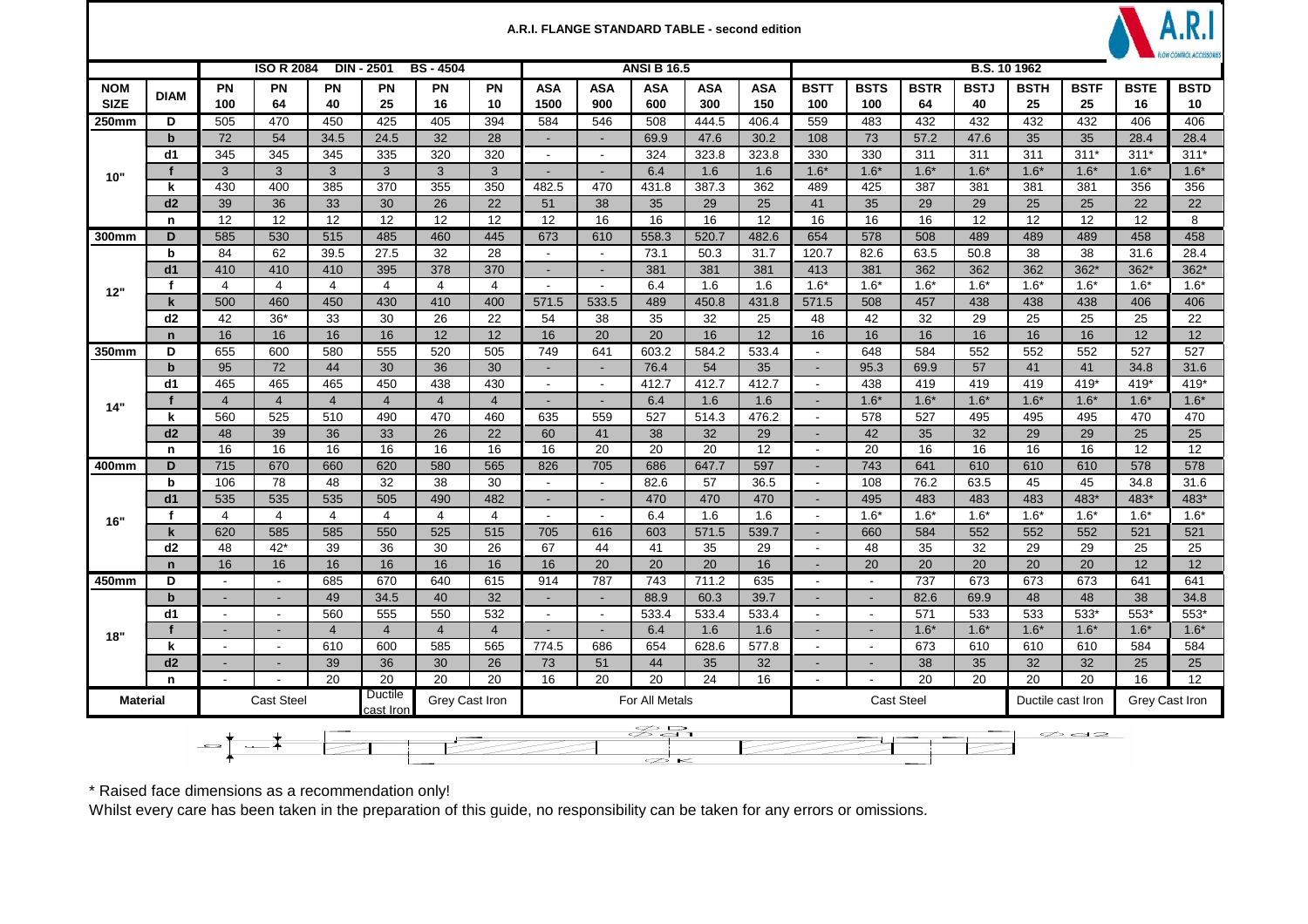|                                |                     |                                     |                                            |                                  |                                    |                                    |                                    | A.R.I. FLANGE STANDARD TABLE - second edition |                                                                                |                          |                          |                          |                          |                                    |                          |                          |                                     |                          |                          | <b>ILOW CONTROL ACCESSORIES</b> |  |
|--------------------------------|---------------------|-------------------------------------|--------------------------------------------|----------------------------------|------------------------------------|------------------------------------|------------------------------------|-----------------------------------------------|--------------------------------------------------------------------------------|--------------------------|--------------------------|--------------------------|--------------------------|------------------------------------|--------------------------|--------------------------|-------------------------------------|--------------------------|--------------------------|---------------------------------|--|
|                                |                     |                                     | <b>ISO R 2084</b>                          |                                  | <b>DIN - 2501</b>                  | <b>BS-4504</b>                     |                                    |                                               |                                                                                | <b>ANSI B 16.5</b>       |                          |                          |                          |                                    |                          | <b>B.S. 10 1962</b>      |                                     |                          |                          |                                 |  |
| <b>NOM</b><br><b>SIZE</b>      | <b>DIAM</b>         | <b>PN</b><br>100                    | <b>PN</b><br>64                            | PN<br>40                         | <b>PN</b><br>25                    | <b>PN</b><br>16                    | <b>PN</b><br>10                    | <b>ASA</b><br>1500                            | <b>ASA</b><br>900                                                              | <b>ASA</b><br>600        | <b>ASA</b><br>300        | <b>ASA</b><br>150        | <b>BSTT</b><br>100       | <b>BSTS</b><br>100                 | <b>BSTR</b><br>64        | <b>BSTJ</b><br>40        | <b>BSTH</b><br>25                   | <b>BSTF</b><br>25        | <b>BSTE</b><br>16        | <b>BSTD</b><br>10               |  |
| 500mm                          | D                   | 870                                 | 800                                        | 755                              | 730                                | 715                                | 670                                | 984                                           | 857                                                                            | 813                      | 775                      | 698                      | $\overline{\phantom{a}}$ | $\overline{\phantom{a}}$           | 806                      | 737                      | 737                                 | 737                      | 705                      | 705                             |  |
|                                | $\mathbf b$         | $\blacksquare$                      | $\sim$                                     | 52                               | 36.5                               | 42                                 | 34                                 | $\blacksquare$                                | $\blacksquare$                                                                 | 95.2                     | 64                       | 43                       | $\sim$                   | $\blacksquare$                     | 88.9                     | 79.4                     | 51                                  | 51                       | 41.1                     | 34.8                            |  |
|                                | d1                  | 615                                 | 615                                        | 615                              | 615                                | 610                                | 585                                | $\blacksquare$                                | $\blacksquare$                                                                 | 584                      | 584                      | 585                      | $\blacksquare$           | $\blacksquare$                     | 622                      | 597                      | 597                                 | 597*                     | 597*                     | 597*                            |  |
| 20"                            | f<br>k              | $\overline{\phantom{a}}$<br>760     | $\overline{4}$<br>705                      | $\overline{4}$<br>670            | $\overline{4}$<br>660              | $\overline{4}$<br>650              | $\overline{4}$<br>620              | $\blacksquare$<br>832                         | $\sim$<br>749.5                                                                | 6.4<br>724               | 1.6<br>685.8             | 1.6<br>635               | $\sim$<br>$\sim$         | $\sim$<br>$\sim$                   | $1.6*$<br>730            | $1.6*$<br>673            | $1.6*$<br>673                       | $1.6*$<br>673            | $1.6*$<br>641            | $1.6*$<br>641                   |  |
|                                | d2                  | 56                                  | $48*$                                      | 42                               | 36                                 | 33                                 | 26                                 | 79                                            | 54                                                                             | 44                       | 35                       | 32                       | $\sim$                   | $\overline{\phantom{a}}$           | 42                       | 35                       | 32                                  | 32                       | 25                       | 25                              |  |
|                                | n                   | 20                                  | 20                                         | 20                               | 20                                 | 20                                 | 20                                 | 16                                            | 20                                                                             | 24                       | 24                       | 20                       | $\blacksquare$           | $\sim$                             | 20                       | 24                       | 24                                  | 24                       | 16                       | 16                              |  |
| 600mm                          | D                   | 990                                 | 930                                        | 890                              | 845                                | 840                                | 780                                | 1168                                          | 1041                                                                           | 940                      | 914                      | 813                      | $\sim$                   | $\overline{\phantom{a}}$           | $\sim$                   | 851                      | 851                                 | 851                      | 826                      | 826                             |  |
|                                | b                   | $\sim$                              | $\sim$                                     | 58                               | 42                                 | 48                                 | 36                                 | $\blacksquare$                                | $\blacksquare$                                                                 | 108                      | 70                       | 48                       | $\blacksquare$           | $\sim$                             | $\sim$                   | 92                       | 57                                  | 57                       | 44.3                     | 38                              |  |
| 24"                            | d <sub>1</sub>      | 735                                 | 735                                        | 735                              | 720                                | 725                                | 685                                | $\blacksquare$                                | $\blacksquare$                                                                 | 692                      | 692                      | 692                      | $\overline{\phantom{a}}$ | $\blacksquare$                     | $\sim$                   | 698                      | 698                                 | 698*                     | 698*                     | 698*                            |  |
|                                | $\ddot{\mathbf{f}}$ | $\blacksquare$                      | 5                                          | 5                                | 5                                  | 5                                  | 5                                  |                                               |                                                                                | 6.4                      | 1.6                      | 1.6                      | $\sim$                   | $\blacksquare$                     | $\blacksquare$           | $1.6*$                   | $1.6*$                              | $1.6*$                   | $1.6*$                   | $1.6*$                          |  |
|                                | k                   | 875                                 | 820                                        | 795                              | 770                                | 770                                | 725                                | 990.5                                         | 901.5                                                                          | 838                      | 813                      | 749                      | $\sim$                   | $\sim$                             | $\blacksquare$           | 781                      | 781                                 | 781                      | 756                      | 756                             |  |
|                                | d <sub>2</sub>      | 62<br>20                            | $56*$<br>20                                | 48<br>20                         | 39<br>20                           | 36<br>20                           | 30<br>20                           | 92<br>16                                      | 67<br>20                                                                       | 51<br>24                 | 42<br>24                 | 35<br>20                 | $\sim$<br>$\sim$         | $\overline{\phantom{a}}$           | $\sim$                   | 38<br>24                 | 32<br>24                            | 32<br>24                 | 32<br>16                 | 29<br>16                        |  |
| 700mm                          | $\mathbf n$<br>D    | 1145                                | 1045                                       | 995                              | 960                                | 910                                | 895                                | $\overline{\phantom{a}}$                      | $\overline{\phantom{a}}$                                                       | 1073                     | 1035                     | 927                      | $\overline{\phantom{a}}$ | $\sim$<br>$\overline{\phantom{a}}$ | $\sim$<br>$\sim$         | $\blacksquare$           | $\sim$                              | $\overline{\phantom{a}}$ | $\sim$                   | $\overline{\phantom{a}}$        |  |
|                                | $\mathbf b$         | $\sim$                              | $\sim$                                     | $\sim$                           | 46.5                               | 54                                 | 40                                 | $\sim$                                        | $\sim$                                                                         | 117.4                    | 86                       | 52                       | $\sim$                   | $\overline{\phantom{a}}$           | $\sim$                   | $\sim$                   | $\sim$                              | $\sim$                   | $\sim$                   | $\sim$                          |  |
|                                | d1                  | 840                                 | 840                                        | 840                              | 820                                | 795                                | 800                                | $\overline{\phantom{a}}$                      | $\sim$                                                                         | 800                      | 800                      | 794                      | $\sim$                   | $\overline{\phantom{a}}$           | $\sim$                   | $\overline{\phantom{a}}$ | $\sim$                              | $\overline{\phantom{a}}$ | $\sim$                   | $\sim$                          |  |
| 28"                            | $\mathbf f$         | $\blacksquare$                      | $5\phantom{.0}$                            | $5\phantom{.0}$                  | $5\phantom{1}$                     | $5\phantom{.0}$                    | 5 <sup>5</sup>                     | $\blacksquare$                                | $\blacksquare$                                                                 | 6.4                      | 1.6                      | 1.6                      | $\blacksquare$           | $\blacksquare$                     | $\blacksquare$           | $\blacksquare$           | $\blacksquare$                      | $\sim$                   | $\sim$                   | $\blacksquare$                  |  |
|                                | k                   | 1020                                | 935                                        | 900                              | 875                                | 840                                | 840                                | $\blacksquare$                                | $\blacksquare$                                                                 | 965                      | 940                      | 864                      | $\blacksquare$           | $\blacksquare$                     | $\blacksquare$           | $\blacksquare$           | $\blacksquare$                      | $\blacksquare$           | $\blacksquare$           |                                 |  |
|                                | d2                  | 70                                  | $56*$                                      | 48                               | 42                                 | 36                                 | 30                                 | $\blacksquare$                                | ٠                                                                              | 54                       | 44                       | 35                       | $\blacksquare$           | $\sim$                             | ٠                        | $\blacksquare$           | $\sim$                              | $\sim$                   | $\sim$                   |                                 |  |
|                                | n                   | 24                                  | 24                                         | 24                               | 24                                 | 24                                 | 24                                 | $\blacksquare$                                | $\sim$                                                                         | 28                       | 28                       | 28                       | $\sim$                   | $\sim$                             | $\sim$                   | $\sim$                   | $\sim$                              | $\sim$                   | $\sim$                   | $\overline{\phantom{a}}$        |  |
| 750mm                          | D                   | $\sim$                              | $\sim$                                     | $\sim$                           | $\sim$                             | $\sim$                             | $\overline{\phantom{a}}$           | $\blacksquare$                                | $\blacksquare$                                                                 | 1130                     | 1092                     | 984                      | $\sim$                   | $\overline{\phantom{a}}$           | $\sim$                   | $\sim$                   | $\sim$                              | $\sim$                   | 997                      |                                 |  |
|                                | $\mathbf b$<br>d1   | $\sim$<br>$\sim$                    | $\sim$                                     | $\blacksquare$<br>$\blacksquare$ | $\sim$                             | $\sim$                             | $\sim$                             | $\blacksquare$                                | $\sim$<br>$\sim$                                                               | 120.6                    | 92                       | 54<br>857                | $\sim$<br>$\sim$         | $\sim$<br>$\sim$                   | $\sim$                   | $\sim$<br>$\blacksquare$ | $\blacksquare$<br>$\sim$            | $\sim$<br>$\sim$         | 50.6                     | $\sim$                          |  |
|                                | $\mathbf f$         | $\sim$                              | $\overline{\phantom{a}}$<br>$\blacksquare$ | $\sim$                           | $\overline{\phantom{a}}$<br>$\sim$ | $\overline{\phantom{a}}$<br>$\sim$ | $\overline{\phantom{a}}$<br>$\sim$ | $\overline{\phantom{a}}$<br>$\sim$            | $\sim$                                                                         | 857<br>6.4               | 857<br>1.6               | 1.6                      | $\blacksquare$           | $\sim$                             | ٠<br>$\sim$              | $\sim$                   | $\blacksquare$                      | $\sim$                   | 889*<br>$1.6*$           | $\sim$                          |  |
| 30"                            | $\mathbf k$         | $\blacksquare$                      | $\sim$                                     | $\mathbf{r}$                     | $\sim$                             | $\sim$                             | $\sim$                             | $\blacksquare$                                | $\blacksquare$                                                                 | 1022                     | 997                      | 914                      | $\sim$                   | $\sim$                             | $\blacksquare$           | $\mathbf{r}$             | $\blacksquare$                      | $\sim$                   | 927                      | $\blacksquare$                  |  |
|                                | d2                  | $\sim$                              | $\overline{\phantom{a}}$                   | $\overline{\phantom{a}}$         | $\sim$                             | $\overline{\phantom{a}}$           | $\blacksquare$                     | $\blacksquare$                                | $\blacksquare$                                                                 | 54                       | 48                       | 35                       | $\overline{\phantom{a}}$ | $\overline{\phantom{a}}$           | $\sim$                   | $\blacksquare$           | $\overline{\phantom{a}}$            | $\sim$                   | 32                       | $\overline{\phantom{a}}$        |  |
|                                | $\mathbf n$         | $\blacksquare$                      | $\blacksquare$                             | $\overline{a}$                   | $\sim$                             | $\sim$                             | $\sim$                             | $\blacksquare$                                | $\overline{\phantom{a}}$                                                       | 28                       | 28                       | 28                       | $\sim$                   | $\sim$                             | $\sim$                   | $\sim$                   | $\sim$                              | $\sim$                   | 20                       | $\sim$                          |  |
| 800mm                          | D                   | $\sim$                              | 1165                                       | 1140                             | 1085                               | 1025                               | 1015                               | $\overline{\phantom{a}}$                      | $\blacksquare$                                                                 | $\overline{\phantom{a}}$ | $\sim$                   | $\overline{\phantom{a}}$ | $\sim$                   | $\overline{\phantom{a}}$           | $\overline{\phantom{a}}$ | $\overline{\phantom{a}}$ | $\sim$                              | $\overline{\phantom{a}}$ | $\sim$                   | $\sim$                          |  |
|                                | $\mathbf b$         | $\sim$                              | $\sim$                                     | $\blacksquare$                   | 51                                 | 58                                 | 44                                 | $\blacksquare$                                | $\blacksquare$                                                                 | $\blacksquare$           | $\blacksquare$           | $\blacksquare$           | $\blacksquare$           | $\sim$                             | $\sim$                   | $\sim$                   | $\overline{\phantom{a}}$            | $\sim$                   | $\blacksquare$           | $\overline{\phantom{a}}$        |  |
|                                | d1                  | $\sim$                              | 960                                        | 960                              | 940                                | 900                                | 900                                | $\overline{\phantom{a}}$                      | $\overline{\phantom{a}}$                                                       | $\sim$                   | $\sim$                   | $\overline{\phantom{a}}$ | $\sim$                   | $\overline{\phantom{a}}$           | $\sim$                   | $\overline{\phantom{a}}$ | $\overline{\phantom{a}}$            | $\overline{\phantom{a}}$ | $\sim$                   | $\overline{\phantom{a}}$        |  |
| 32"                            | f                   | $\blacksquare$                      | $\sim$                                     | $5\phantom{.0}$                  | $5\phantom{.0}$                    | $5\phantom{.0}$                    | 5 <sup>5</sup>                     | $\blacksquare$                                | $\blacksquare$                                                                 | $\sim$                   | $\sim$                   | $\sim$                   | $\sim$                   | $\overline{\phantom{a}}$           | $\sim$                   | $\sim$                   | $\sim$                              | $\sim$                   | $\sim$                   | $\overline{\phantom{a}}$        |  |
|                                | k                   | $\overline{\phantom{a}}$            | 1050                                       | 1030                             | 990                                | 950                                | 950                                | $\sim$                                        | $\blacksquare$                                                                 | $\sim$                   | $\overline{\phantom{a}}$ | $\overline{\phantom{a}}$ | $\sim$                   | $\overline{\phantom{a}}$           | $\sim$                   | $\overline{\phantom{a}}$ | $\sim$                              | $\sim$                   | $\sim$                   | $\overline{\phantom{a}}$        |  |
|                                | d2                  | $\blacksquare$                      | $62*$<br>24                                | 56<br>24                         | 48<br>24                           | 39<br>24                           | 33<br>24                           | $\blacksquare$                                | $\blacksquare$                                                                 | $\overline{a}$           | $\blacksquare$<br>$\sim$ | $\sim$                   | $\sim$<br>$\sim$         | $\blacksquare$<br>$\sim$           | $\blacksquare$<br>$\sim$ | $\blacksquare$<br>$\sim$ | $\blacksquare$<br>$\sim$            | $\blacksquare$           | $\sim$<br>$\overline{a}$ | $\sim$<br>$\sim$                |  |
| $\mathbf n$<br><b>Material</b> |                     | $\blacksquare$<br><b>Cast Steel</b> |                                            |                                  | Ductile<br>Grey Cast Iron          |                                    |                                    |                                               | $\blacksquare$<br>$\blacksquare$<br>$\overline{\phantom{a}}$<br>For All Metals |                          |                          |                          |                          |                                    | <b>Cast Steel</b>        |                          | $\blacksquare$<br>Ductile cast Iron |                          |                          | Grey Cast Iron                  |  |
|                                |                     |                                     |                                            |                                  | cast Iron                          |                                    |                                    |                                               |                                                                                | $\varphi$ D<br>∅d1       |                          |                          |                          |                                    |                          |                          |                                     | $\varnothing$ d2         |                          |                                 |  |
|                                |                     | $\overline{\phantom{0}}$            |                                            |                                  |                                    |                                    |                                    |                                               |                                                                                |                          |                          |                          |                          |                                    |                          |                          |                                     |                          |                          |                                 |  |
|                                |                     |                                     |                                            |                                  |                                    |                                    |                                    |                                               |                                                                                | D<br>$\lt$               |                          |                          |                          |                                    |                          |                          |                                     |                          |                          |                                 |  |

\* Raised face dimensions as a recommendation only!<br>Whilst every care has been taken in the preparation of this guide, no responsibility can be taken for any errors or omissions.